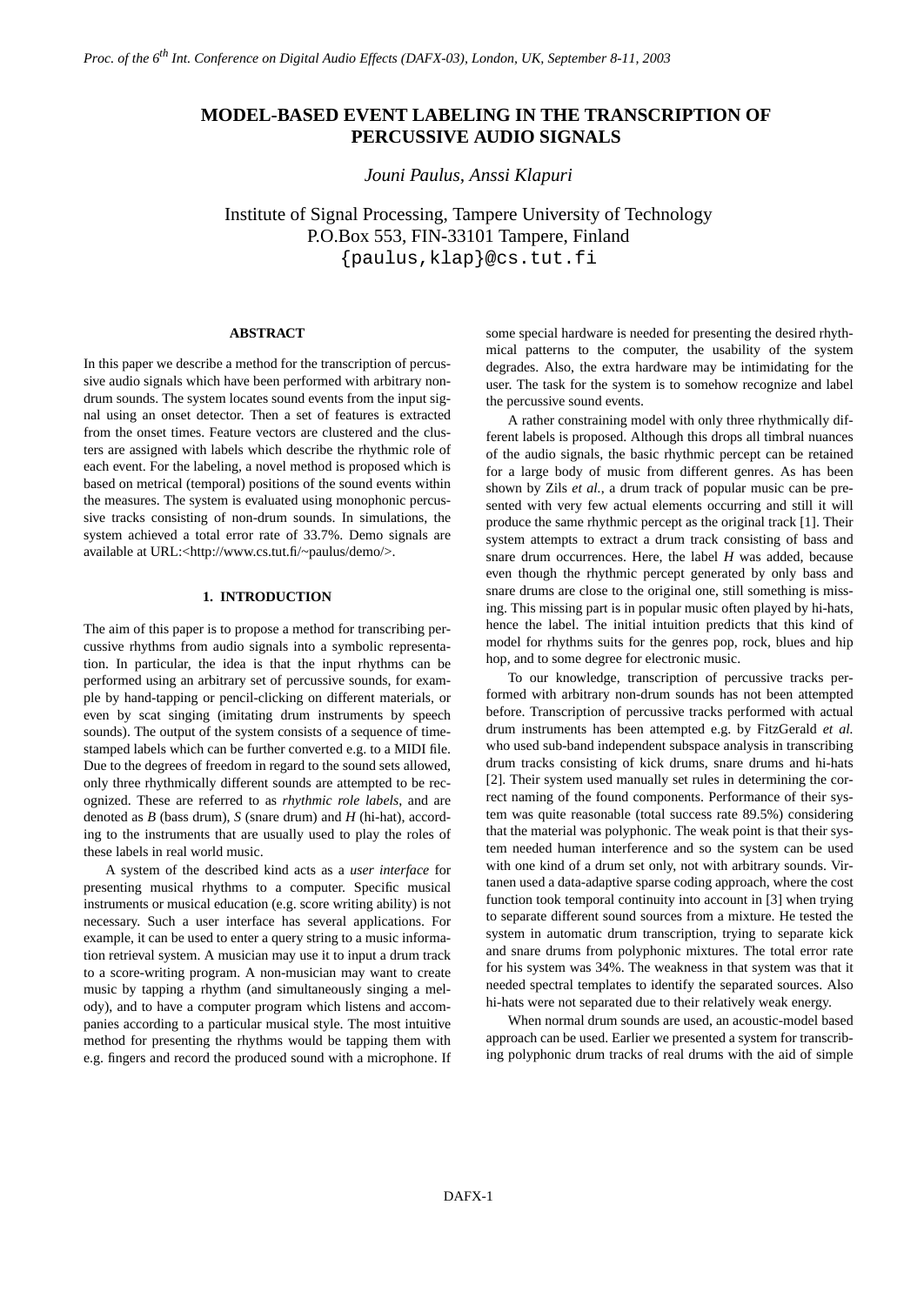

Figure 1: *System overview.*

<span id="page-1-0"></span>acoustic models and *N*-gram based language models in [\[4\].](#page-4-7) But when using arbitrary sounds in the input, acoustic information it is not enough to identify the sounds. In [\[5\]](#page-4-6) Patel and Iversen have studied the North Indian tabla drumming tradition in which a system of nonsense syllables is used to name drum sounds. They wanted to know if there exists an acoustic and perceptual basis for the mapping from drum sounds to these syllables. As a result they found that there exists acoustic features, such as spectral centroid and decay time, that can be used in the mapping when used in relation to each other. In their perceptual tests, people unfamiliar with tabla drumming were able to create the mapping quite well when sets of two syllable sounds and corresponding tabla sounds were presented to them. This method works when individual sounds need to be labeled, but the metrical information information tends to overrule the acoustic information when dealing with rhythmical patterns. This is partly due to the diversity of the possible sound sets.

# **2. PROPOSED METHOD**

Overview of the proposed system is shown in [Figure](#page-1-0) 1. The bottom-up clustering part of the system resembles that of Herrera *et al.* where drum tracks consisting of hi-hats, bass and snare drums are automatically labeled. Their system analyses the signal using a constant temporal grid, extracts features at each grid point and finally clusters the extracted features [\[6\]](#page-4-3).

Another system which uses percussive sound clustering is that of Wang *et al.* which detects percussive sounds in a musical piece and then clusters them into as many clusters as needed according to their perceptual similarity. The obtained cluster information is then used in reconstructing acoustic signal in the case of a packet loss in the transmission of an encoded signal [\[7\].](#page-4-5)

In our system, features are extracted only at the beginnings of detected sound events, similarly to [\[7\].](#page-4-5) For this purpose, onset detection is performed using the mid-level representation of the system presented in [\[8\]](#page-4-4). At each onset location a small frame of the signal is extracted and analysed with a method similar to [\[6\].](#page-4-3) The analysis result, i.e. the clustering information, is then inserted to a grid of tatum pulses according to the timing information resulting to a symbolic representation. As the crucial step, this information is fed to the labeling system, which then uses a simple probabilistic model in determination the labeling. The term *labeling* is used to refer to the naming of the created clusters using the limited set of rhythmic role labels available. If the clustering was not accomplished totally correct, a simple algorithm for post-labeling cluster assignment changes is applied.

#### **2.1. Meter estimation and sound onset detection**

Temporal segmentation in the proposed system is done using the musical meter estimator described in [\[8\]](#page-4-4). *Meter* refers to the temporal regularity of music signals, consisting of pulse sensations at different levels. The applied meter estimator analyses meter at three different time scales. *Beat* (foot tapping rate) is the most prominent level. *Tatum* (time quantum) refers to the shortest durational values that are still more than incidentally encountered. The other durational values, with few exceptions, are integer multiples of the tatum. Musical *measure* is related to the harmonic change rate and to the length of rhythmical patterns in music. The accuracy of the meter estimator has been evaluated in [\[8\]](#page-4-4) and it was found to be applicable in music from different genres.

Here, information about the temporal structure is used for two purposes. First, the bottom-up feature extraction takes place only at the instants of detected *onsets*. The feature vectors are then clustered further as will be described in Sec 2.2 and 2.3. Secondly, a subsequent probabilistic model uses the metrical positions of the sound events belonging to each cluster to infer the rhythmical role (label) of each cluster. This is described in more detail in Sec. 2.4. A discrete time grid of equidistant tatum pulses is created using the information extracted from the signal.

#### **2.2. Feature extraction**

From the location of each detected sound onset, a part of the signal is extracted using a Hanning window. Since the sound events are limited in time by their nature, a rectangular window could also be used. The length of the window is to the next detected onset, but 100 ms at maximum. From each frame temporal centroid, signal crest factor, signal energy, spectral kurtosis and six MFCCs (Mel-frequency cepstral coefficients) are extracted. The zeroth MFCC is not used. Finally the features are normalized to have zero mean and unity variance over time.

#### **2.3. Clustering of sound events**

The normalized feature vectors are clustered with fuzzy K-means algorithm. Like with its crisp version, the number of desired clusters is set manually. The term *crisp* is used here as the opposite of fuzzy. In addition to the normal cluster information, the algorithm also calculates for each data point degrees of membership to each cluster. The data point is assigned to the cluster to which it has the largest membership value. When left to this state, the clustering result is similar to the one produced by the crisp version. The membership values are used in the post-labeling enhancement.

The result after clustering is a sequence of time stamped cluster numbers  $c_t \in \{1, 2, ..., K\}$ , where *K* denotes the total number of clusters and *t* is the continuous time index over the signal. Each cluster number  $c<sub>t</sub>$  is assigned to the nearest grid point. If there is no cluster number assigned to a certain grid point, it will contain the number 0. The resulting grid contains the cluster numbers  $c_i \in \{0, 1, 2, ..., K\}$ , where *i* is discrete time index over the signal in steps of one tatum. In further steps, when using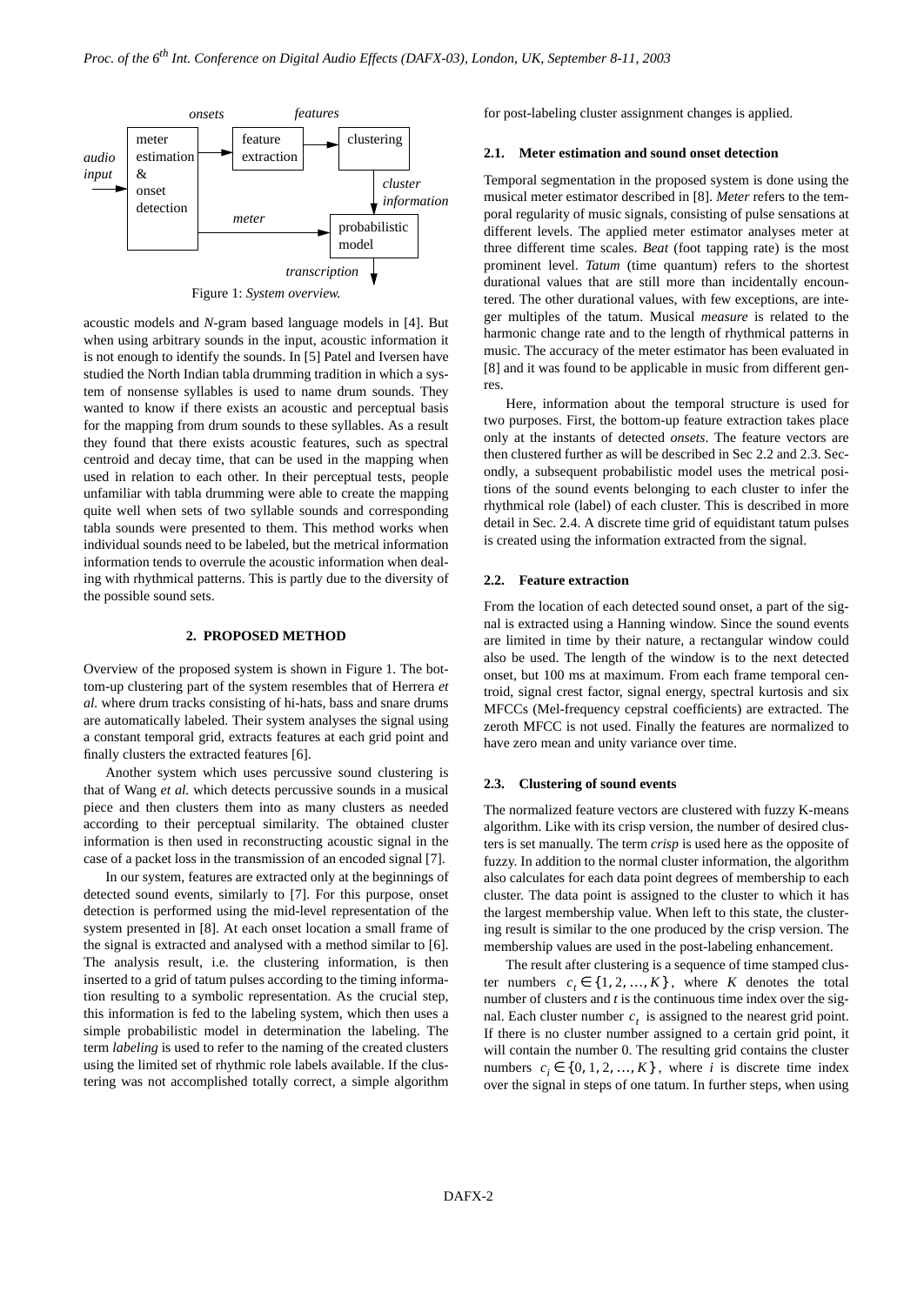

<span id="page-2-0"></span>Figure 2: *Data representation of the probabilistic model. q denotes the label, n metrical position, m length of the measure in tatums, and P the probability of the label q to be present at the position*  $(n, m)$ .

the term cluster numbers, the set  $\{0, 1, 2, ..., K\}$  is referred.

The degrees of cluster memberships after time quantization, are store in a matrix U, where the element  $(U)_{i,k}$  is the degree of membership of the data point at the time *i* in the cluster number *k*. On the locations *i* where no onsets was assigned to, the matrix  $U$  contains the value 1 in location corresponding to the cluster number  $k = 0$ , and 0 on the locations corresponding to the other clusters. Similarly, the value 0 is set to the location corresponding to the cluster number  $k = 0$  on the locations *i* where any other cluster number was assigned.

#### **2.4. Probabilistic model**

The remaining problem is to find a way for labeling the clusters, *i.e.* to find a mapping  $L: \{0, 1, 2, ..., K\} \to \{\emptyset, B, H, S\}$  from cluster numbers k to labels  $q \in \{ \emptyset, B, H, S \}$ . The label  $\emptyset$  is directly mapped to the cluster number representing silence, i.e.  $k = 0$ . The rest of the mapping could be created with the methods of acoustic pattern recognition, e.g. a Gaussian mixture model. The main problem with acoustic models is that they cannot generalize to extreme cases like the sound set variation considered here. If the input signals are performed with drum instruments, an acoustic model based recognition system can be constructed, as we demonstrated in [\[4\].](#page-4-7) As the aim was to be able to handle and label any percussive tracks, independently of the used instruments, acoustic models need to be set aside. Instead, a method relying on the timing of sound events within patterns is introduced.

The model estimates the probability of a certain rhythmic label *q* to be present at a certain time index within a measure, when the time is discretized to steps of one tatum. An illustration of the data structure of the matrix of probability values is in [Figure](#page-2-0) 2. The measure length in tatum units is *m* and  $n \in \{1, 2, ..., m\}$  denotes the position of the sound event within the measure. Since there exists numerous different musical time signatures, the measure lengths from 1 to 48 were modeled.

### *2.4.1. Model estimation*

Probabilities for each label *q* to occur at different metrical positions  $(n, m)$  were estimated using a commercially available MIDI database Drumtrax 3.0. The database covers most of the western musical genres containing 359 performances in total.



<span id="page-2-1"></span>Figure 3: *Number of songs in the training set having a certain length of measure in tatums.*

The pieces are organized in 14 different categories, of which 13 are different genres and the last one is a kind of a tool box. Varied subset of 26 pieces (two from each genre) was left for the test set and the rest were used in training of the model. The division was done for ten times and the presented results are averaged over all tests. In probability estimation the musical grid of songs was annotated by hand and notes are distributed to this discrete time grid. Then each MIDI drum instrument is assigned to belong to one label  $q$ . The grid is divided to measures and they are handled individually. The number of occurrences of each label in each metrical position are calculated to a data structure seen in [Figure](#page-2-0) 2, and the resulting probabilities estimated.

Though the used training set contained quite an extensive range of pieces, not all probabilities could be determined due to the lack of proper data. The number of songs in the training subset of the database, having a certain measure length in tatums can be seen in [Figure](#page-2-1) 3. This zero occurrence problem was handled by applying Witten-Bell smoothing. An example of the produced probabilities can be seen in [Figure](#page-3-0) 4.

#### *2.4.2. Model usage*

<span id="page-2-2"></span>Each of the cluster numbers  $k$  is mapped to one of the rhythmic role labels *q*. After assigning a mapping, the resulting probability can be calculated with

$$
P(L) = \prod_{i} P(q_i | (n_i, m)), \qquad (1)
$$

where *i* denotes the discrete time index,  $q_i$  the label assigned to that position using the mapping  $L$ ,  $n_i$  the metrical position of the time index *i* within the measure of the length *m*. Because of the small number of the clusters and possible labels, every possible mapping permutation can be calculated in *brute force* and the optimal one found. The optimal labeling is defined to be the one having the largest total probability. This labeling strategy is based on the assumption that a majority of events are correctly clustered.

### **2.5. Post-labeling cluster changes**

Since it is more than likely that not all of the data points are clustered correctly in a realistic situation, a simple method for enhancing the final result is presented. The basis for the changes is the cluster membership values from the fuzzy K-means. It is assumed that most of the data points is assigned to a correct cluster and hence only small changes are allowed. Also, it is assumed that the chosen mapping  $L'$  is the correct one and it is not changed in the algorithm. It should be noted that the algorithm can change only the data points that contained an onset, i.e. not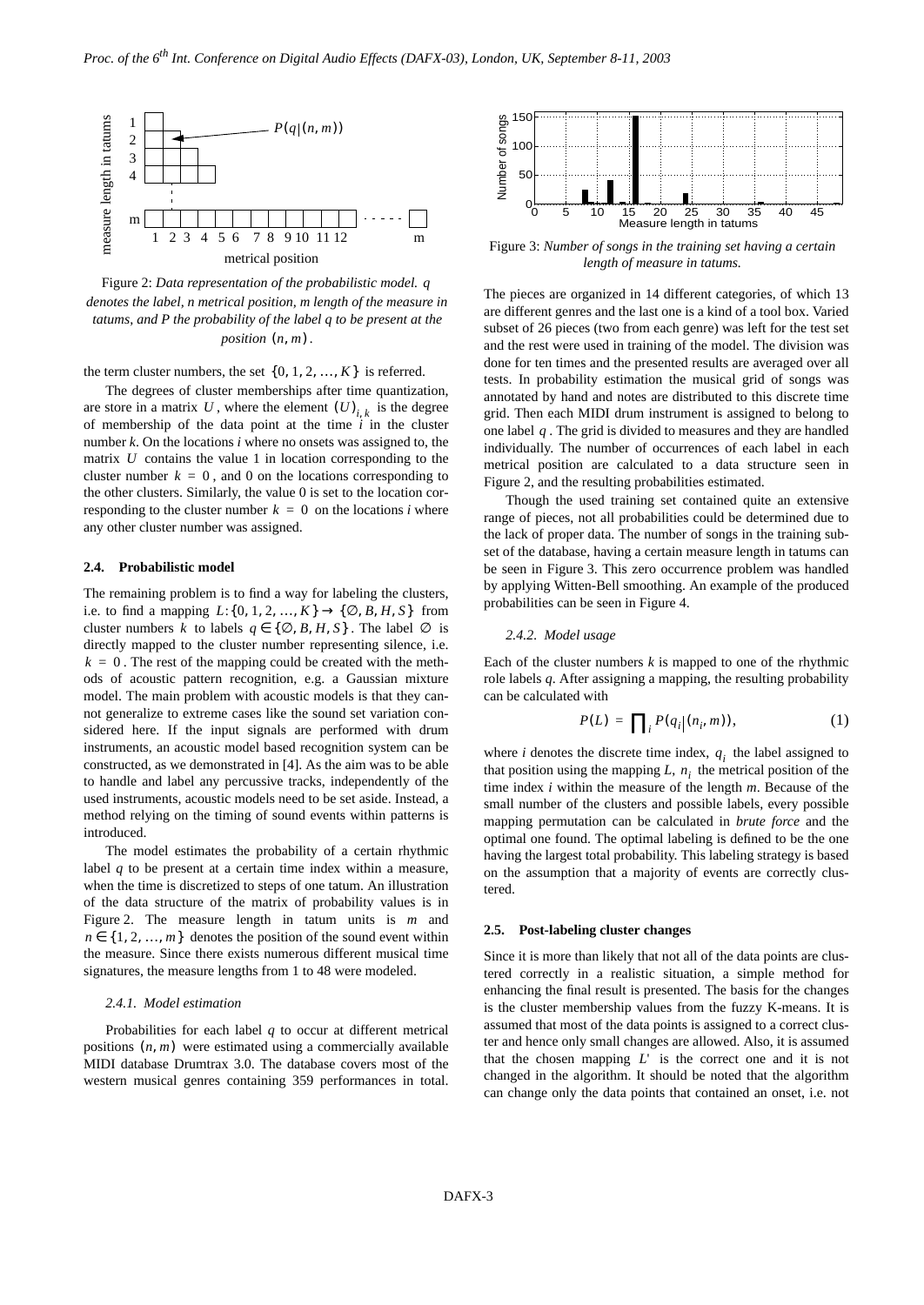

<span id="page-3-0"></span>Figure 4: *An example of calculated label probabilities. The measure length is 16.*

the ones containing the label  $\varnothing$ . It proceeds as follows: calculate base line probability  $P_B(L')$  with Eq. [\(1\)](#page-2-2) **for**  $i \in \{ \text{grid points in piece} \}$ 

```
for k \in \{0, 1, ..., K\}if (U)_{i,k} > u_{min}assign label q_i to be the one mapped from cluster kcalculate total probability P_T(L')(1)
     if P_T(L') > P_B(L')retain the change
    else
      discard the change
    endif
   endif
 endfor
endfor
```
The membership value limit  $u_{min}$  is in the range  $0...1$ . It has the effect that the smaller it is, the less the system trusts the clustering result. If it set to 0, the system can change any cluster assignment. When the total number of clusters is 4, including the silence, the best working value for  $u_{min}$  was found to be ca. 0.10. Value this small allows the algorithm to change ca. 40% of label assignments, where a non-silence label was set. The number of actually changed labels is very small, less than 5% in most cases.

## **3. SYSTEM EVALUATION**

The system was evaluated with simulations. The input to the system, audio tracks with percussive sounds was produced by synthesizing 30 seconds from each of the MIDI pieces left to the test set. The test and train set division was done randomly for ten times and the presented results are the average of all divisions. The evaluation could be done automatically since the reference was obtained from the MIDI piece.

In all simulations, the metrical information was annotated by hand instead of using the musical meter estimator. This was done because of the need for automatic transcription evaluation. Since the reference data was annotated in MIDI files, it was decided to use the annotated metrical information. The accuracy of the musical meter estimator was evaluated in [\[8\].](#page-4-4)

#### **3.1. Audio synthesis**

Since the aim was away from the more traditional drum tracks towards tracks performed with arbitrary percussive sounds, a specific synthesizer is needed. It was constructed by recording total of 68 different sounds that can be thought to be used in a real situation. For each sound 15 repetitions were recorded to guarantee some degree of variation in the synthesis. The sounds were distributed so that 48 of them were produced by tapping with hands or pen to tables, books, coffee mugs etc., or by foot tapping with different footwear. The remaining 20 sounds were speech sounds by two persons, both performing the same 10 sounds. From the recorded samples, five sets of percussive sounds were constructed. Two of these set consist only sounds produced with speech and the rest consist of clicks and tapping sounds. It should be noted that since no acoustic modeling was done, there was no need to do any division to train and test sets.

The synthesis produces monophonic signal, i.e. only one sound is playing at a time. In a case where more than one sound was to be played simultaneously, the one to be played was chosen by a simple priority scheme where the sound mapped to from MIDI notes to label *S* have the highest priority, *B* the second highest, and *H* the lowest.

#### **3.2. Simulation setups**

Since the total system performance depends heavily on the successive sub-blocks, it was decided to test it in four individual steps:

- 1. The performance of *onset detection and clustering accuracy*. In this setup, the system performs onset detection, feature extraction and clustering. The clusters are assigned with labels manually, so that the error rate is minimized.
- 2. Test if the *rhythmic role labeling* is theoretically possible based on the metrical position of events. In this setup, the system was given the reference transcription except that the sound labels were hidden and had to be inferred using the method described in Sec. 2.4.
- 3. The performance of the *whole system without post-labeling cluster changes*. Here, the system is given only acoustic signal and the metrical information and it needed to detect onsets, extract features, perform clustering and infer the labeling.
- 4. The performance of the *whole system with post-labeling cluster changes*. This setup is similar to the step 3, but the postlabeling cluster change algorithm is also used.

Each of these cases are evaluated using the same test material and it can be determined which parts of the system may need further development. The used error rate measure was

$$
e = \frac{\sum_{i} f(q_i^{\text{ref}}, q_i^{\text{trans}})}{\sum_{i} 1},
$$
 (2)

where *i* is the discrete time index over the whole signal and

$$
f(q^1, q^2) = \begin{cases} 1, & \text{if } q^1 \neq q^2 \\ 0, & \text{otherwise} \end{cases}
$$
 (3)